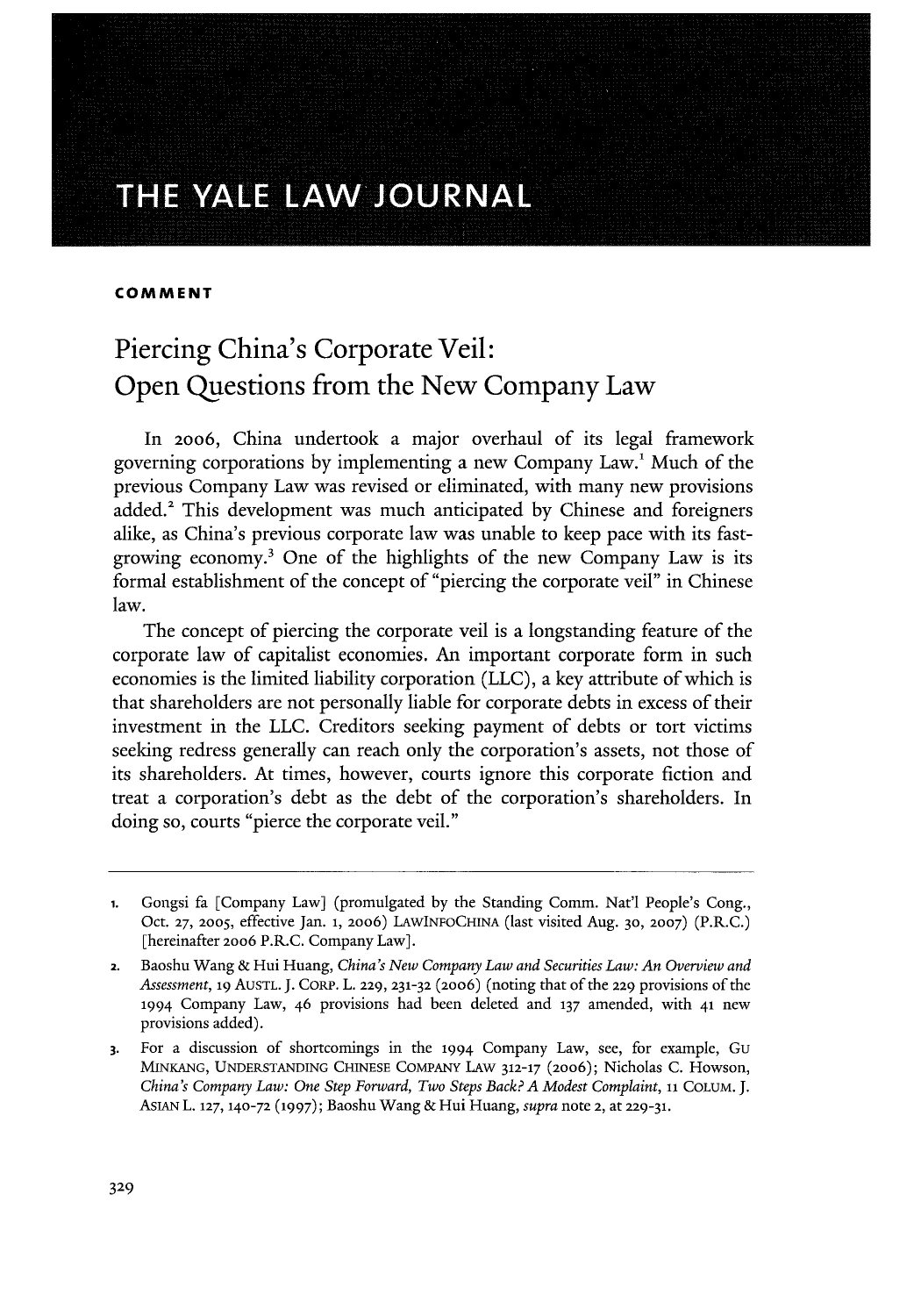The notion of piercing the corporate veil did not exist formally in Chinese statutory law prior to 2006. The new Company Law, however, allows courts to pierce the corporate veil under certain circumstances. In doing so, it aligns Chinese corporate law more closely with that of other market economies.

While this change is welcome, China's new Company Law fails to address important questions about the veil-piercing doctrine. This ambiguity negatively affects several constituencies. Creditors lack certainty about when they can expect to recover from a bankrupt debtor whose shareholders may have operated illegally. Shareholders lack clear guidance about what constitutes abuses of the corporate form against which they should monitor. Ordinary citizens harmed by tortious acts lack clarity about when they can tap into the deep pockets of parent corporations. Finally, foreigners who lend funds to Chinese companies, contract with or invest in shares of Chinese subsidiaries, or establish their own subsidiaries in China are denied a clear sense of the legal rules at play.

This Comment highlights legal ambiguities on two fronts- how the law is to be applied, and what its scope is. These shortcomings should be addressed in one of two ways. Either the State Council should promulgate additional regulations related to the new Company Law, or the Supreme People's Court (SPC) should issue to lower courts a judicial interpretation that establishes guidelines on how the new Company Law should be interpreted.4 Unless one of these steps is taken, creditors, investors, and shareholders alike will face continued uncertainty about when courts can pierce a corporate veil.

# **I. DEVELOPMENTS IN CHINESE VEIL PIERCING**

Prior to 2006, China's veil-piercing doctrine operated in a state of uncertainty. Not until the 199os, with the rise of the LLC as a corporate form in China, did the notion of a corporate veil become important.<sup>5</sup> In 1994, Chinese law formally recognized LLCs as "legal person[s]" with shareholder liability limited to the extent of the shareholder's "capital contributions" or "shareholdings. '6 However, the 1994 Company Law did not grant Chinese

**6.** Gongsi fa [Company Law] (promulgated by the Standing Comm. Nat'l People's Cong., Dec. **29, 1993,** effective July 1, 1994), art. **3, ISINOLAW** (last visited Aug. **30, 2007)** (P.RC.).

**<sup>4.</sup>** For an overview of the Chinese legal system including the role of the SPC's judicial interpretations and State Council regulations, see, for example, Peter Howard Come, *Creation and Application of Law in the PRC,* **5o** AM. **J.** COMP. L. 369 (2O02).

**S.** Note, however, that the LLC as a corporate form has been available under Chinese law since 1951 for private corporations. *See* Chuan Roger Peng, Note, *Limited Liability in China: A Partial Reading of China's Company Law of* 1994, **10 COLUM. J. ASIAN** L. **263, 266 (1996).**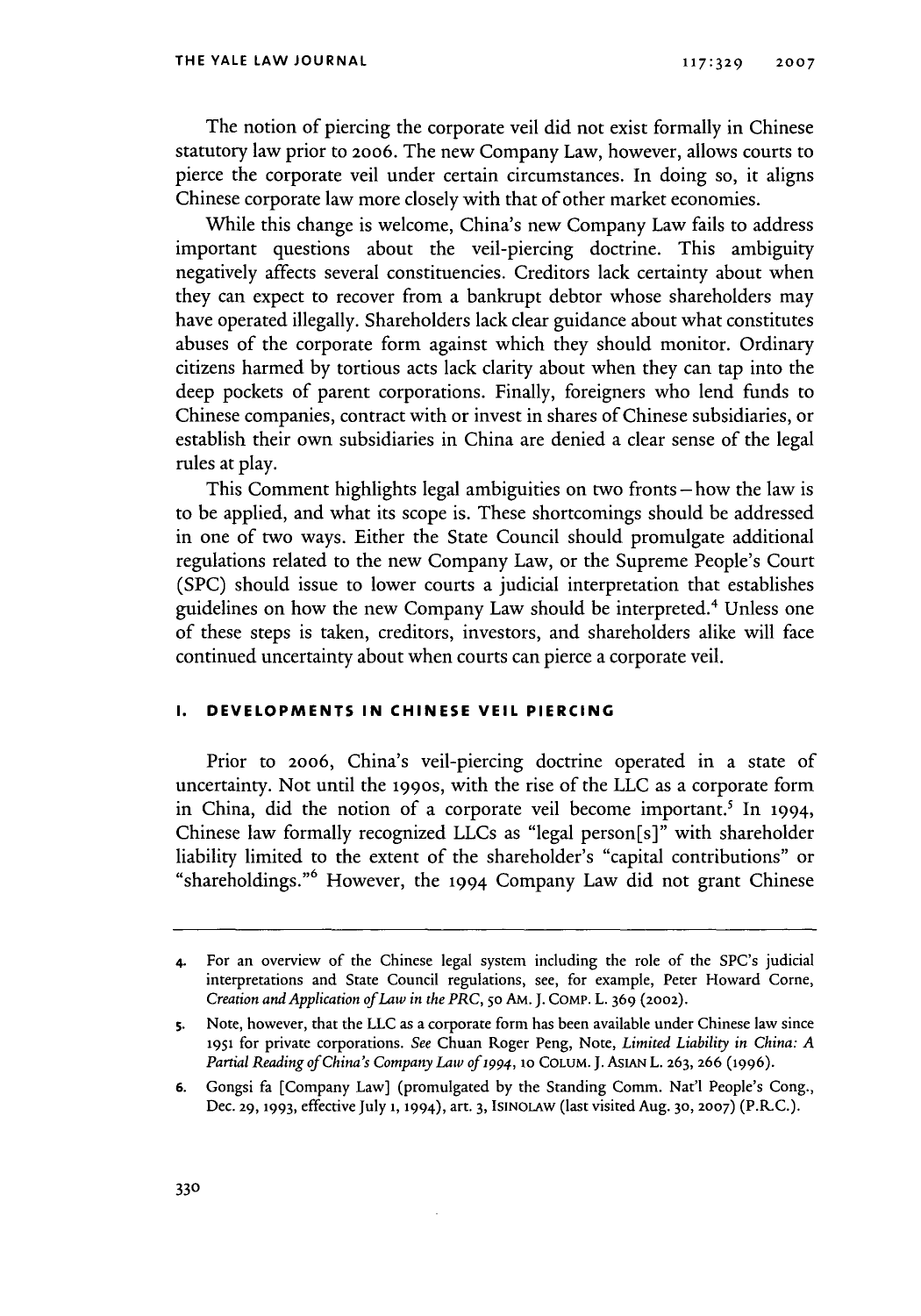courts the right to pierce the corporate veil. Nor did any other statute confer such power.7 As a result, most Chinese commentators agreed that China's law did not include piercing the corporate veil.<sup>8</sup>

Despite the absence of an express statute, some enterprising Chinese judges implemented the concept informally during this period. For example, in replying to an inquiry made by the High Court of Guangdong province, the SPC implied that veil piercing may be permissible when the actual capital contribution made to a corporation is less than the amount of capital registered under that corporation.<sup>9</sup> The SPC has also affirmed a number of lower court decisions that pierced the corporate veil.<sup>10</sup>

These cases, however, failed to establish clearly the doctrine of piercing the corporate veil for three reasons. First, because China is governed by civil law, cases hold no precedential value." Second, the SPC's own case law suggested a mixed jurisprudence. The court reversed lower court decisions to pierce the

- **7.** Note that under article 61 of the General Principles of Civil Law, any party whose juristic act is held void because of fraud, deception, violation, or unlawful purpose is required to return all properties it has obtained by the void act and to compensate the victim. This civil liability, however, is limited by article 48, which stipulates that a state-owned enterprise is liable only to the extent of the property that has been granted by the state for its operation. Other enterprises are liable only to the extent of the property that they own. Minfa tongze [General Principles of the Civil Law] (adopted by the Nat'l People's Cong., Apr. 12, **1986,** effective Jan. 1, **1987),** arts. 48 & **61, ISINOLAW** (last visited Aug. **30, 2007)** (P.R.C.).
- **8.** Zhang Xianchu, *Piercing the Company Veil and Regulation of Companies in China, in* **LEGAL DEVELOPMENTS IN CHINA:** MARKET **ECONOMY AND** LAW 129, **132** (Wang Guiguo & Wei Zhenying eds., **1996);** Weiguo He, Legal Transplantation of "Piercing the Corporate Veil" to China 8 (n.d.) (unpublished manuscript), *available* http://lsa.mcgill.ca/aplam/ChineseArticles/Legal%20Transplantation%200f%20Piercing%2 othe%20Corporate%2oVeil%2Oto%2OChina%20%2oby%2oWeiguo%2oHe.pdf (last visited Aug. **30, 2007)** (citing **JUNHAi** Liu, PROTECTION FOR SHAREHOLDERS' RIGHTS IN CORPORATIONS LIMITED BY SHARES **362 (1997)).**
- **9.** Guanyu qiye kaiban de qita qiye bei chexiao huozhe xieye hou minshi zeren chengdan wenti de pifu (On the Assumption of Civil Liability After an Enterprise Established by Another Enterprise Has Been Closed or Gone Out of Business] (Reply of the SPC to High Court of Guangdong, Mar. **30,** 1994) (No. 1994[4]) CHINALAWINFO (last visited Aug. **15, 2007)**  $(P.R.C.).$
- io. Zhang Xianchu, *supra* note 8, at 134-35 (highlighting examples of piercing cases that the SPC affirmed).
- **ii.** However, the Supreme People's Court can make a legal principle binding on a lower court by issuing a judicial interpretation on a topic. Thus, under the Chinese legal system, it is through judicial interpretations rather than precedents that the Supreme People's Court performs statutory interpretation and enacts legal principles.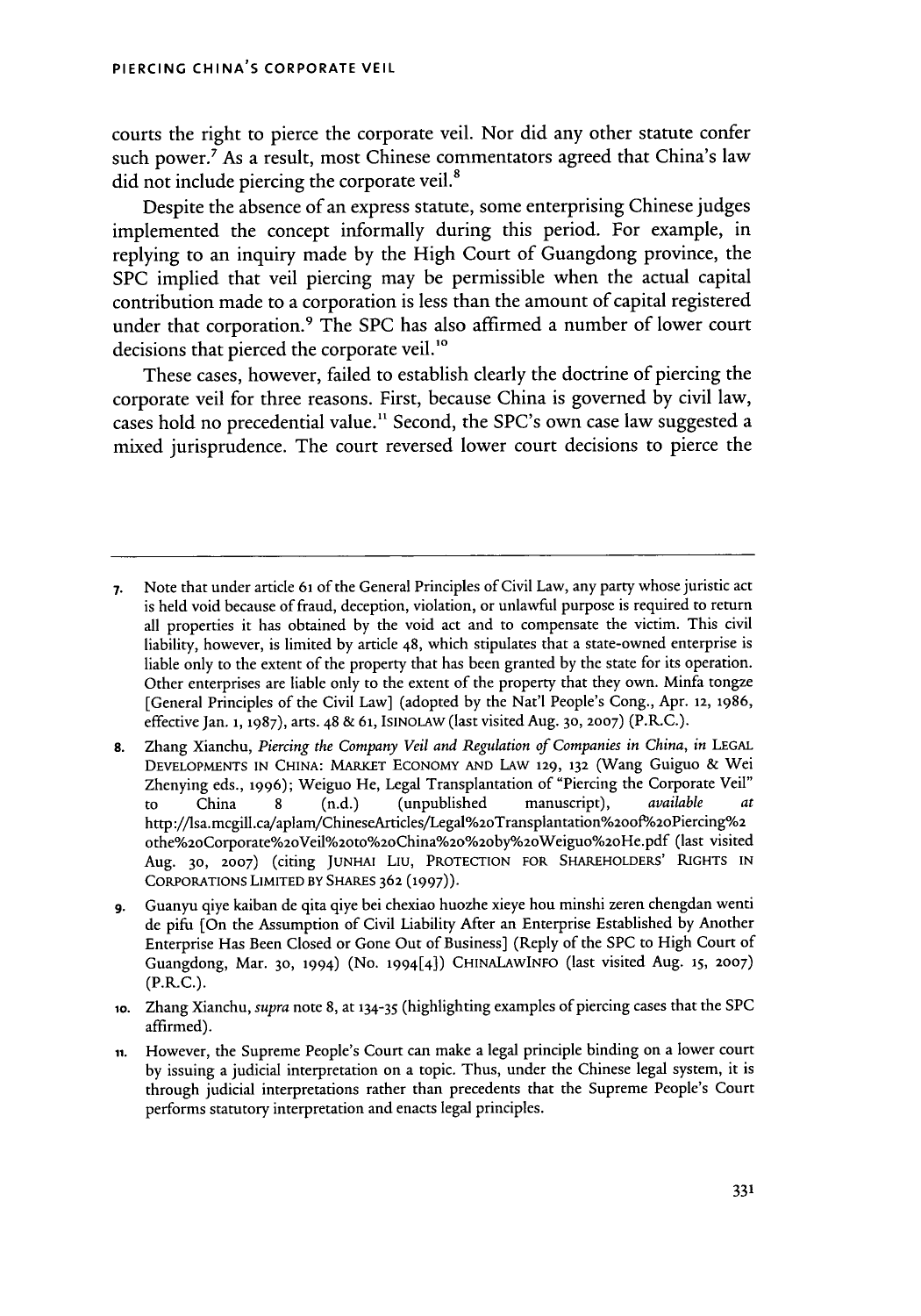corporate veil in cases that were factually similar to cases it affirmed.<sup>12</sup> Finally, veil piercing occurred in only selected provincial courts.'3 **A** uniform principle did not exist across China.

This all changed with the **20o6** revisions to the Company Law. Article **20 of** the law states: "Where any of the shareholders of a company evades the payment of its debts by abusing the independent status of juridical persons or the shareholder's limited liabilities, and thus seriously damages the interests of any creditors, it shall bear joint liabilities for the debts of the company."<sup>14</sup> In addition, article 64 provides a veil-piercing provision relevant to singleshareholder LLCs. It states: **"If** the shareholder of a one-person limited liability company is unable to prove that the property of the one-person limited liability company is independent from his own property, he shall bear joint liabilities for the debts of the company."<sup>15</sup>

# **II. CRITIQUING CHINA'S NEW VEIL-PIERCING PROVISIONS**

Because of the relative lack of public transparency surrounding China's statutory drafting process, one can only speculate about why Chinese lawmakers felt compelled to include veil-piercing provisions in the new Company Law. There are at least three feasible motives. First, given China's burgeoning economy and the rising importance of LLCs, the government may have wanted to provide greater clarity to investors and creditors alike about when, if ever, veil piercing might occur. In other words, it did not want legal uncertainty to constrain the development and growth of LLCs artificially. Second, the central government may have wanted to rein in enterprising judges

- **14. 2006** P.R.C. Company Law art. **20.**
- **i5.** *Id.* art. 64.

**<sup>12.</sup>** *See* Zhang Xianchu, *supra* note 8, at **135-37** (discussing a case in which the SPC reversed a decision to pierce the corporate veil when the company had been undercapitalized, and a case in which the SPC reversed a decision to pierce the corporate veil despite the parent company's de facto control over the subsidiary).

*<sup>13.</sup> See, e.g.,* Beijing Chengxiang Haodu Constr. Co. v. Yang Jingui, **CHINALAWINFO** (Beijing High People's Ct., July **31, 2002).** *But see, e.g.,* Japan Yueliangren Zhenzhi Co. v. Nantong Richu Fuzhuang Co., **CHINALAWINFO** (Nantong Interm. People's Ct., Nov. **14, 2001).** The high courts of Guangdong, Guangxi, and Ningxia provinces have pierced the corporate veil. *See* Zhang Xianchu, *supra* note **8,** at **135-37.** The high court of Tianjin Municipality has also pierced the corporate veil. *See* Zhu Ciyun, *Bixu zunzhong he weihu gongsi de duli renge [The Necessity of Respecting and Protecting the Corporation as an Independent Entity], in* **2 ZHONGGUO ANLI** ZHIDAO: MINSHI **JUAN** [GuIDANcE **ON CHINESE CASES:** CnVL **LAW]** 387, **391** (2006) (describing a case where the court found that the illegal conversion of corporate assets for personal use justified veil piercing).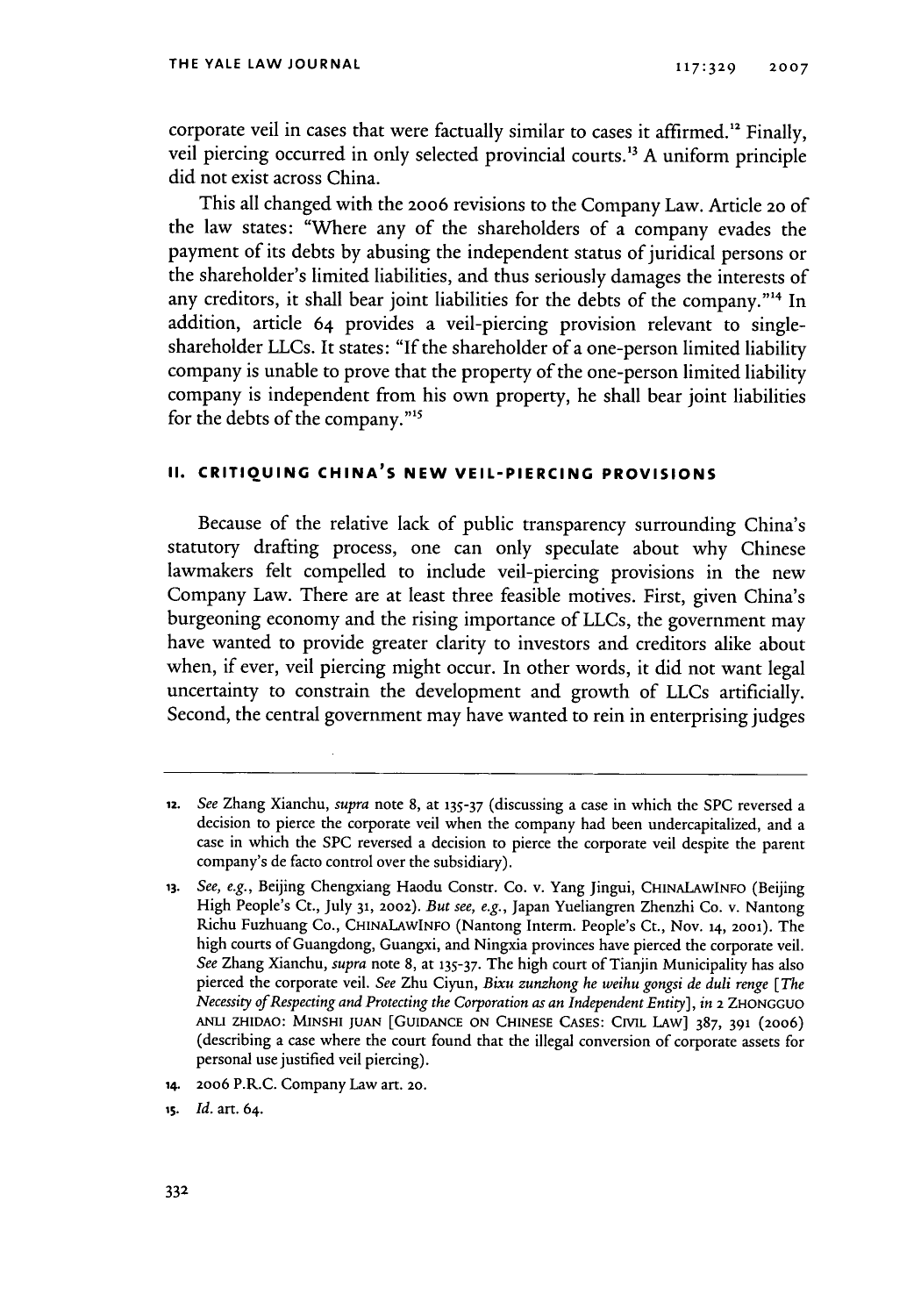and ensure greater uniformity in the doctrine's application across lower courts. Third, the government may have wanted to strengthen the judiciary's hand in combating corporate fraud. The National People's Congress Standing Committee report on amending the Company Law specifically mentions the problem of shareholders abusing the corporate form by illicitly transferring and commingling corporate assets.<sup>16</sup> Formal legal recognition of the power to pierce the corporate veil deters against such abuse.

However, articles **20** and 64 are only partially successful in accomplishing the goals above. While the veil-piercing provisions are a welcome addition to Chinese law, China's nascent doctrine falls short in two areas. First, the **2006** Company Law provides insufficient guidance to courts about how to proceed with analyzing a veil-piercing case. Second, the law's scope is unclear, or otherwise, too narrowly constrained. These shortcomings mean that considerable uncertainty remains for those who invest in or lend to LLCs. In addition, the extent of the judiciary's power to pierce the corporate veil, as well as limitations on this power, remain less than clear.

To see how such problems may arise, consider the text of the two articles providing the court with the power to pierce the corporate veil. Article 20 directly discusses only two factors that courts should consider: **(1)** whether the abuse results in debt nonrepayment; and (2) whether this nonrepayment causes actual injury to a party.17 Article 64 raises another factor: the commingling of assets.<sup>18</sup> The law is unclear about whether these are the only factors that courts are to consider, or alternatively, whether courts may consider additional factors when adjudicating a demand to pierce the corporate veil.

For example, the law makes no mention of whether or not the existence of fraud is a factor that a court may consider. Under the Anglo-American system, fraud is not a necessary prerequisite. Plaintiffs can seek to pierce the corporate veil even when the corporation did not seek to defraud its creditors. Some civil law jurisdictions, including Japan and Germany, have adopted a similar system.<sup>19</sup> Under the French system, however, a plaintiff must show that a

**<sup>16.</sup>** Zhu Ciyun, "Ziben buzu" zai Gongsi fa renge fouren shiyong zhong de yiyi ["Undercapitalization" and the Principle of Disregarding the Corporate Entity Under the Company Law] **1** (n.d.) (unpublished manuscript, on file with The Yale Law Journal), *available at* http://www.fatianxia.com/paper-list.asp?id=2267o (last visited Aug. **30, 2007).**

**<sup>17. 2006</sup>** P.R.C. Company Law art. **20.**

*<sup>18.</sup> Id.* art. 64.

**<sup>19.</sup>** GERHARD WIRTH, **MICHAEL** ARNOLD & MARK **GREENE,** CORPORATE LAW **IN GERMANY 23-24** (2004) (stating that German courts consider factors including commingling of assets, de facto control, grossly negligent conduct, and undercapitalization); Misao Tatsuta, *A Parent*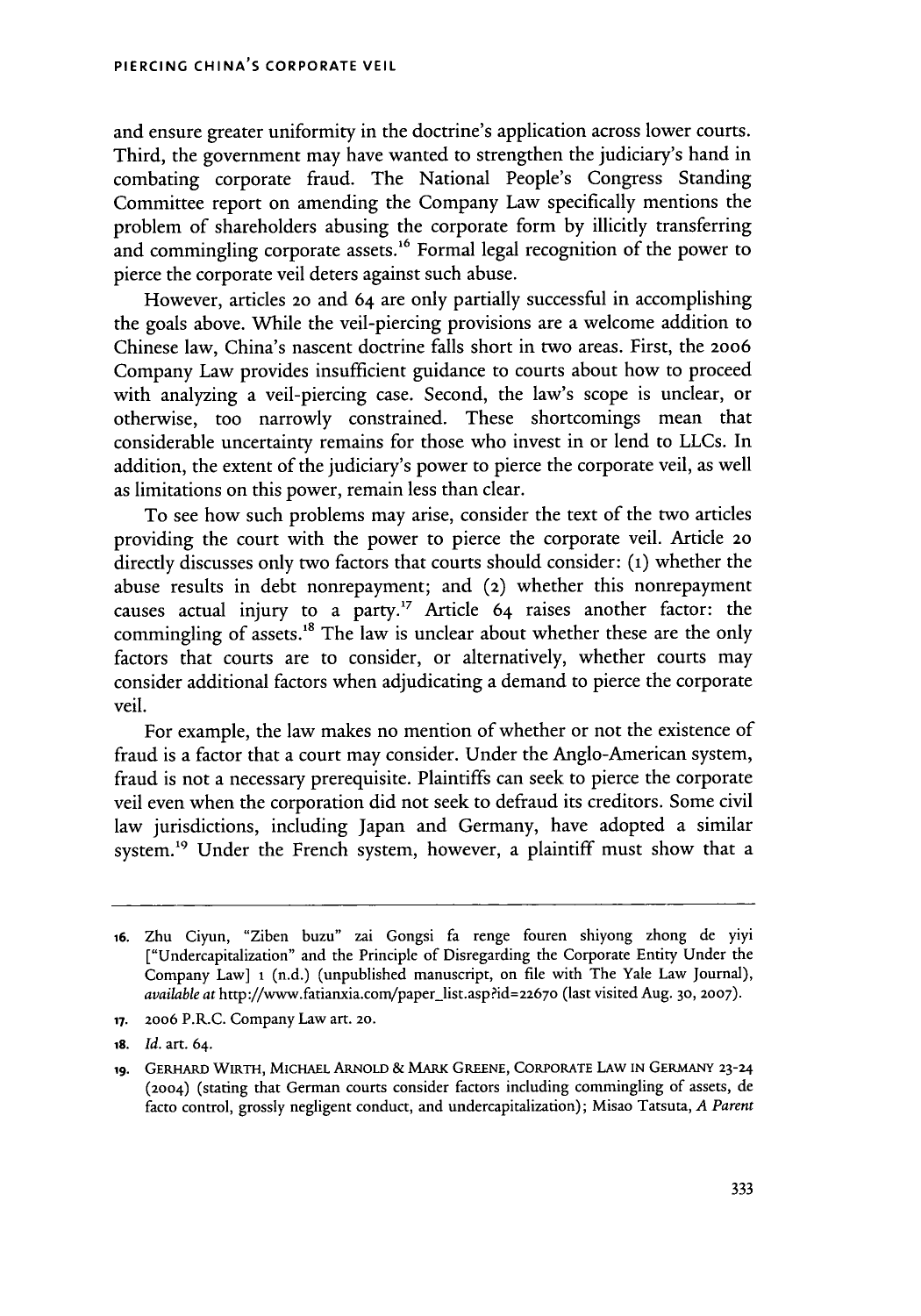corporation committed one of three types of fraud before courts will pierce the corporate veil. The corporation must have knowingly engaged in unlawful action, set out to intentionally conceal the nature of the transaction, or deliberately engaged in fraudulent conduct concerning a company's separate existence.<sup>20</sup> China's new law does not take a position on this divide. From a textual perspective, it does not appear to require proof of fraud. Yet, do judges have the flexibility to consider fraud as an additional factor when adjudicating? Or are they constrained by the factors delineated in articles 2o and 64?

If the law grants judges the flexibility to consider additional factors, then the new law is problematic because it fails to set clear boundaries on how judges should analyze a veil-piercing case.<sup>21</sup> Local judicial officials can craft their own multifactor analyses, which raises the possibility that decisions will reflect local protectionist interests.<sup>22</sup> It also weakens the integrity of judicial review, since higher-level courts can effectively decide whether to uphold or reverse a lower court's decision on a veil-piercing case based on their own set of arbitrary criteria designed to achieve a desired outcome.

On the other hand, if the factors listed in articles 2o and 64 are a closed set, that would raise a different concern. The new law explicitly discusses only the rights of creditors. Although bankruptcies are an important context in which veil piercing is invoked, they are, by no means, the only ones. China's courts are bound to face demands to pierce the corporate veil in noncreditor situations in the coming years. Environmental class action lawsuits are on the rise,  $23$  as China confronts major environmental problems. In addition, with increased

*Corporation's Liability for Its Subsidiary's Obligations, in* LAw **AND INVESTMENT** IN **JAPAN** 338, **340** (Yukio Yanigada et al. eds., **2000)** (noting that Japanese courts consider whether the parent company possesses effective control over the subsidiary and the position of creditors in relation to the subsidiary). However, Japanese law does provide stronger remedies in the instance of fraud, namely the dissolution of the fraudulent corporate entity. *See* SHOHo [Commercial Code], art. 141 (Japan).

**<sup>20.</sup> STEPHEN B.** PRESSER, **PIERCING** THE CORPORATE VEIL **§** 5:4 **(2007).**

<sup>21.</sup> *Cf.* Liu Jun-hai, *Xin gongsi fa zhong jiekai gongsi miansha zhidu de jieshi nandian tanxi [An Analysis of the Controversial Issues of Piercing the Corporate Veil in the Context of the New Corporate Law],* **17** TONGJI **U. J.** Soc. ScI. **SEC. 111, 115** (2006) (noting that one of the problems with the law is its failure to provide judges with guidance on how to determine what constitutes "abuse" under article 20).

**<sup>22.</sup>** For a discussion of the problems of local protectionism in the Chinese judiciary, see, for example, **XIN CHUNYING, CHINESE** COURTS: HISTORY **AND** TRANSITION 185-214 (2004); Donald **C.** Clarke, *China's Legal System and the WTO: Prospects for Compliance,* 2 WASH. U. GLOBAL **STUD.** L. REv. 97, 1O6-07 **(2003);** Pitman B. Potter, *The Legal Implications of China's Accession to the WTO, CHINA Q., Sept. 2001, at 592, 601-02.* 

**<sup>23.</sup>** Sarah Schafer, *Taking China to Court,* NEWSWEEK **INT'L,** Nov. 20, 2006, http://www.msnbc.msn.com/id/15672o81/site/newsweek/.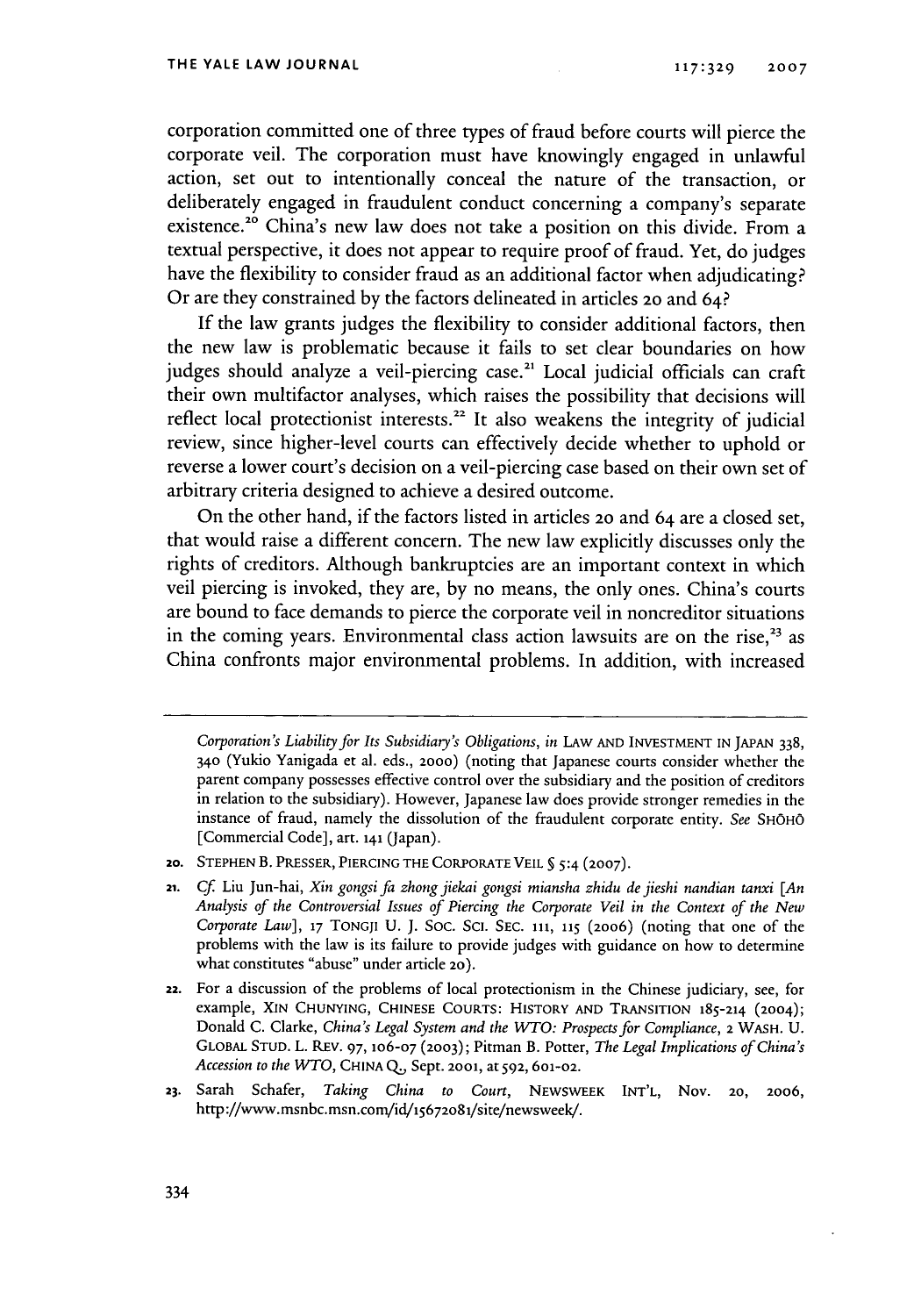worries about product safety, Chinese consumers are likely to seek greater enforcement of consumer protection laws. A narrow textualist interpretation of the new Company Law suggests that the Company Law's veil-piercing provisions may not cover all such litigants. Article **20's** scope, if read literally, applies only to debt situations. As a result, China's new veil-piercing provisions are either too narrow or, at best, ambiguous in their applicable scope.

# **III. A PROPOSAL FOR ENHANCING CHINA'S VEIL-PIERCING DOCTRINE**

Veil-piercing cases are highly fact specific, and some degree of judicial flexibility is desirable. Nevertheless, Chinese corporate law would benefit from more clearly delineating its applicable scope and the factors to be considered by courts in a veil-piercing case.

The SPC or the State Council should clarify how courts should consider a demand to pierce the corporate veil.<sup>24</sup> It should specify that the factors mentioned in articles **20** and 64 of the Company Law are not exclusive and clarify additional factors that courts may consider when adjudicating such cases.2' Doing so will provide greater clarity to judges, shareholders, investors, and creditors about how the legal analysis should proceed in a veil-piercing case.

Delineating a multifactor list is common in other jurisdictions. U.S. courts commonly rely upon a set of eleven factors outlined by Frederick Powell in the **1930s."** More recent commentators have suggested as many as thirty-one factors that should be taken into account.<sup>27</sup> German courts have also adopted a set of factors similar to those used by U.S. courts, including commingling of assets, failure to follow formalities, undercapitalization of assets, and the extent

**<sup>24.</sup>** Some Chinese scholars have also called for such a clarification. *See, e.g.,* Zhu Yunfang, *Jiekai gongsi de miansha: Gudong chengdan liandai zeren de goucheng yaojian [Piercing the Corporate Veil: Essential Elements of Shareholders' Joint Liability],* 20 J. **JINLING INST. TECH.** 29, **<sup>31</sup>** (2006).

**<sup>25.</sup>** A small number of Chinese scholars themselves have debated the utility of delineating a list of factors that should be considered in a veil-piercing case. *Compare* Zhu Yunfang, *supra* note *24* (stressing the need to explain five sets of factors in a judicial interpretation) *with* Xu Qiong, *Jiekai gongsi rengefouren lilun de miansha [Uncovering the Veil of the Theory Behind Disregarding the Corporate Entity],* 8 **J.** UNIv. **ECON.** Sci. **TECH.** CHINA (Soc. Sci. ED.) 83, 84- 85 (20o6) (arguing that multifactor approaches are inherently vague and problematic).

**z6. FREDERICKJ.** POWELL, **PARENT AND** SUBSIDIARY CORPORATIONS 9 (1931).

**<sup>27.</sup>** Cathy S. Krendl & James R. Krendl, *Piercing the Corporate Veil: Focusing the Inquiry, 55* **DENV.** L.J. **1, 52-55 (1978).**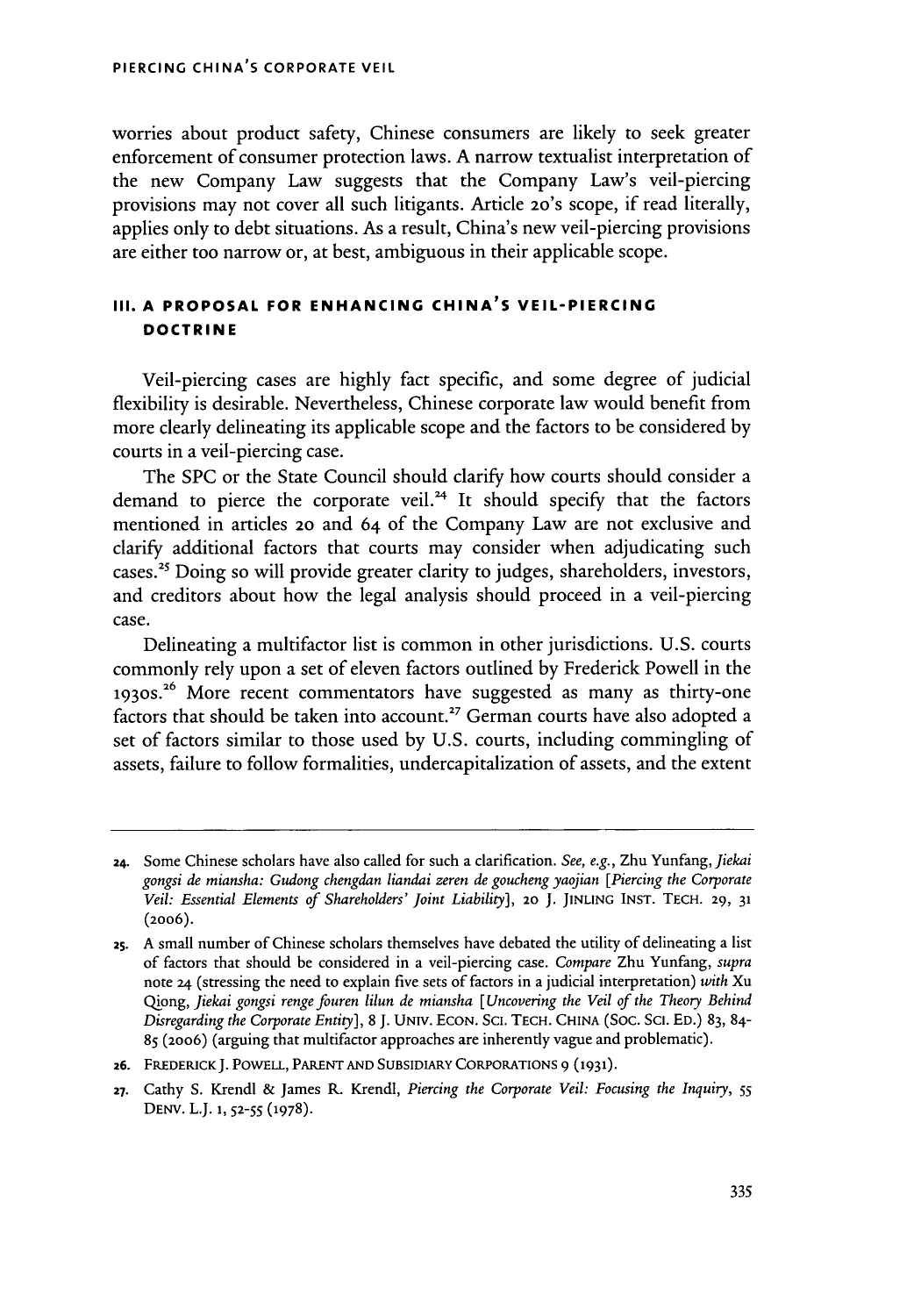to which one company dominates another. $^{28}$  Japanese lower courts have also constructed a similar list of factors for deciding veil-piercing cases.<sup>29</sup>

Among the factors<sup>30</sup> that Chinese courts should analyze in any veil-piercing case are:

- **(i)** Whether the company is undercapitalized, which was a major factor in cases prior to the 2006 Company  $Law<sup>31</sup>$  An undercapitalization analysis should also include whether creditors were intentionally misled about the financial strength of the corporation.
- (2) Whether the corporation failed to observe corporate formalities, such as holding separate board meetings, keeping separate records, maintaining separate offices and accounts, filing separate tax returns, and holding separate deeds to property.
- (3) Whether corporate assets were diverted for personal use.<sup>32</sup> Such diversion, if it occurs without payment or prior agreement, is often evidence of an alter-ego relationship between the shareholder and the corporation.
- (4) Whether the corporation failed to issue any stock, maintain real property, buy separate insurance, or engage in other conduct typical of a normal corporation.

**28.** PRESSER, *supra* note 2o, **§** *5:5.*

- **29.** *Id. § 5.6* (noting that such factors include the commingling of assets, repeated overlap of business transactions or activities, failure to follow corporate formalities, inadequate capitalization, and lack of a separate identity between corporation and individual).
- **3o.** Note that this is a suggestive, rather than an exhaustive, list. These factors are among those most commonly considered by courts in other jurisdictions, and in some instances, involve a combination of factors that are separately delineated. *See* STEPHEN M. BAINBRIDGE, CORPORATION LAW **AND** ECONOMICS **§** 4.3, at 156-61 (2002); JAMES D. Cox & THOMAS **LEE** HAZEN, Cox & **HAZEN ON CORPORATIONS §** 7.08, at 28o-81 (2d ed. **2003).** U.S. cases that have applied a multifactor balancing test include *DeWitt Truck Brokers, Inc. v. W. Ray Flemming Fruit Co.,* **540** F.2d **681** (4th Cir. **1976);** *Amoco Chemical Corp. v. Bach,* 567 P.2d **1337,** 1341-42 (Kan. **1977);** and *Attorney General v. M.C.K., Inc.,* 736 N.E.2d 373, **380** n.19 (Mass. **2000).**
- **31.** A number of Chinese scholars have emphasized the importance of this factor. *See, e.g.,* Liu Jun-hai, *supra* note **21,** at **115-16;** Liu Li, *Jiekai gongsi de miansha: Gongsi faren renge fouren zhidu de shiyong [Piercing the Corporate Veil: On the Application of Disregarding the Corporate Entity],* **23 J.** HUBEI INST. EDUC. 83, **85** (2006); Zhu Yunfang, *supra* note **24, at 31;** Zhu Ciyun, *supra* note 16, at **2-3.**
- **32.** Some Chinese courts and scholars have stressed the importance of this factor. *See, e.g.,* Beijing Chengxiang Haodu Constr. Co. v. Yang Jingui, CHINALAWINFO (Beijing High People's Ct., July **31,** 2002); Zhu Ciyun, *supra* note 16.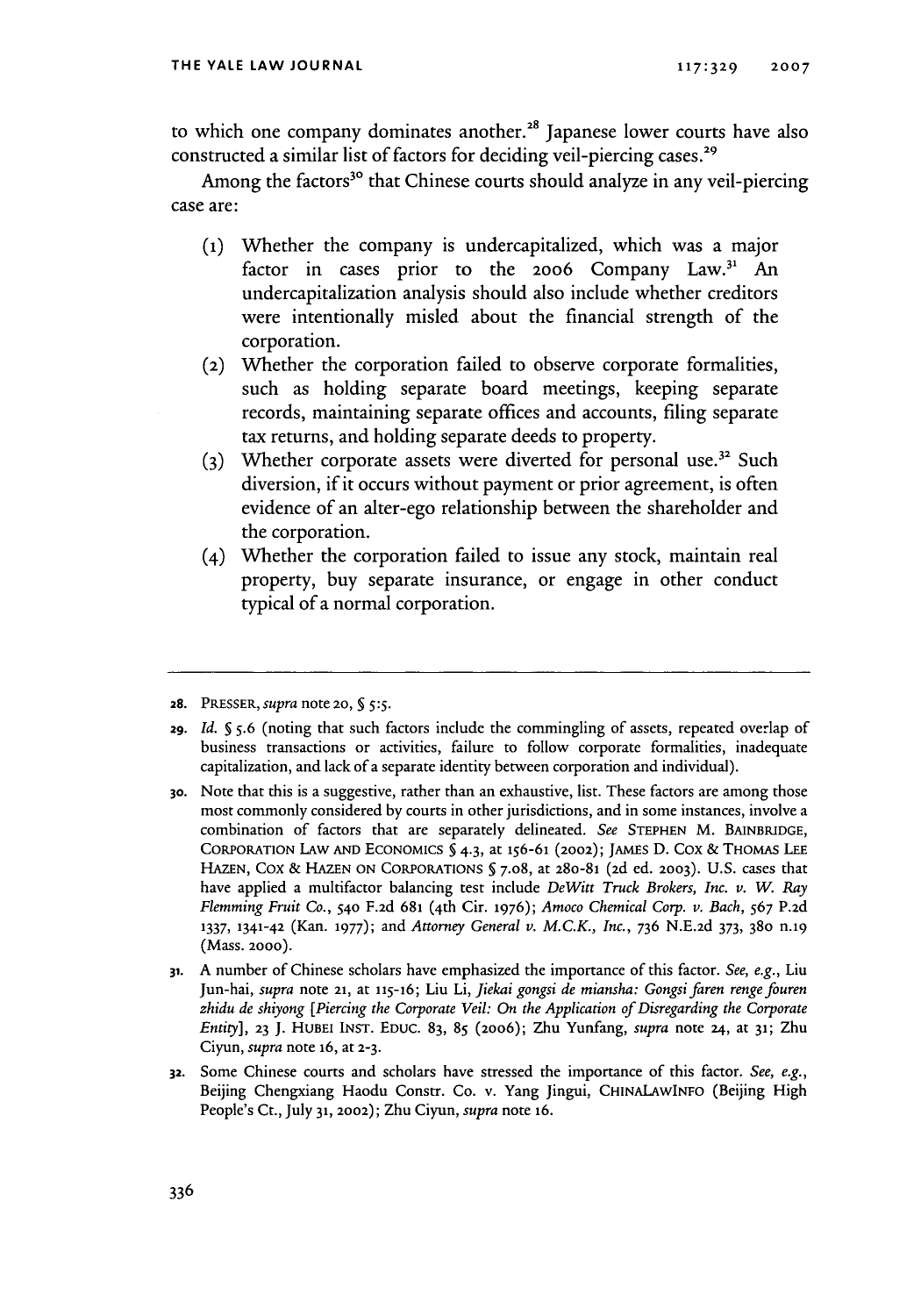- **(5)** Whether the parent company interfered excessively in the management of the subsidiary.
- (6) Whether the parent and subsidiary companies conducted joint activities, such as purchasing, advertising, or public relations, and if so, whether payment for such activities was unfairly distributed across the two companies.
- **(7)** Whether the corporation concealed or misrepresented the responsible ownership, management, or financial interests in the corporation, or concealed the personal business interests of the shareholders.
- (8) Whether the corporation failed to pay or overpaid dividends to shareholders.<sup>33</sup>

Should China proceed down such a path, it ought to stipulate how courts are to balance the various factors considered in their analysis. Given the rapidly evolving transformation of its market economy, China would be best served by a "totality of the circumstances" test. The totality of the circumstances test requires courts to consider the overall context under which the alleged suspicious or fraudulent corporate activity occurred, in addition to the specific factors. Not every prong of the multifactor test need be present, but the more that are, the more likely it is that a court will pierce the corporate veil. This test has been used by some American courts under the guise of an equity theory,<sup>34</sup> and evolved from criticisms that previous theories of veil piercing applied by courts were "[i]n practice ... virtually indistinguishable from one another."3 Applying a multifactor analysis and test would offer both greater certainty about the legal test in veil-piercing cases and greater flexibility for courts to consider the individual factual circumstances of each case.

Finally, the SPC or State Council should clarify the applicable scope of the veil-piercing provisions of the new Company Law. China should clarify that the provisions apply in noncreditor contexts. Other jurisdictions have applied the doctrine more broadly. For example, in the United States, if the corporate form has been abused and the assets of the tortfeasor are insufficient, courts

**35. Cox** & HAZEN, *supra* note **30, §** 7.08, at **279.**

**<sup>33.</sup>** Chinese scholars have disagreed about this factor's relevance. *Compare* Liu Li, *supra* note **31,** at 85 (emphazing its importance), with Xu Qiong, *supra* note 25, at 84 (discounting its importance).

*<sup>34.</sup> See, e.g., DeWitt Truck Brokers,* 54o F.2d 681; White v. Winchester Land Dev. Corp., 584 S.W.2d 56 (Ky. Ct. App. **1979).**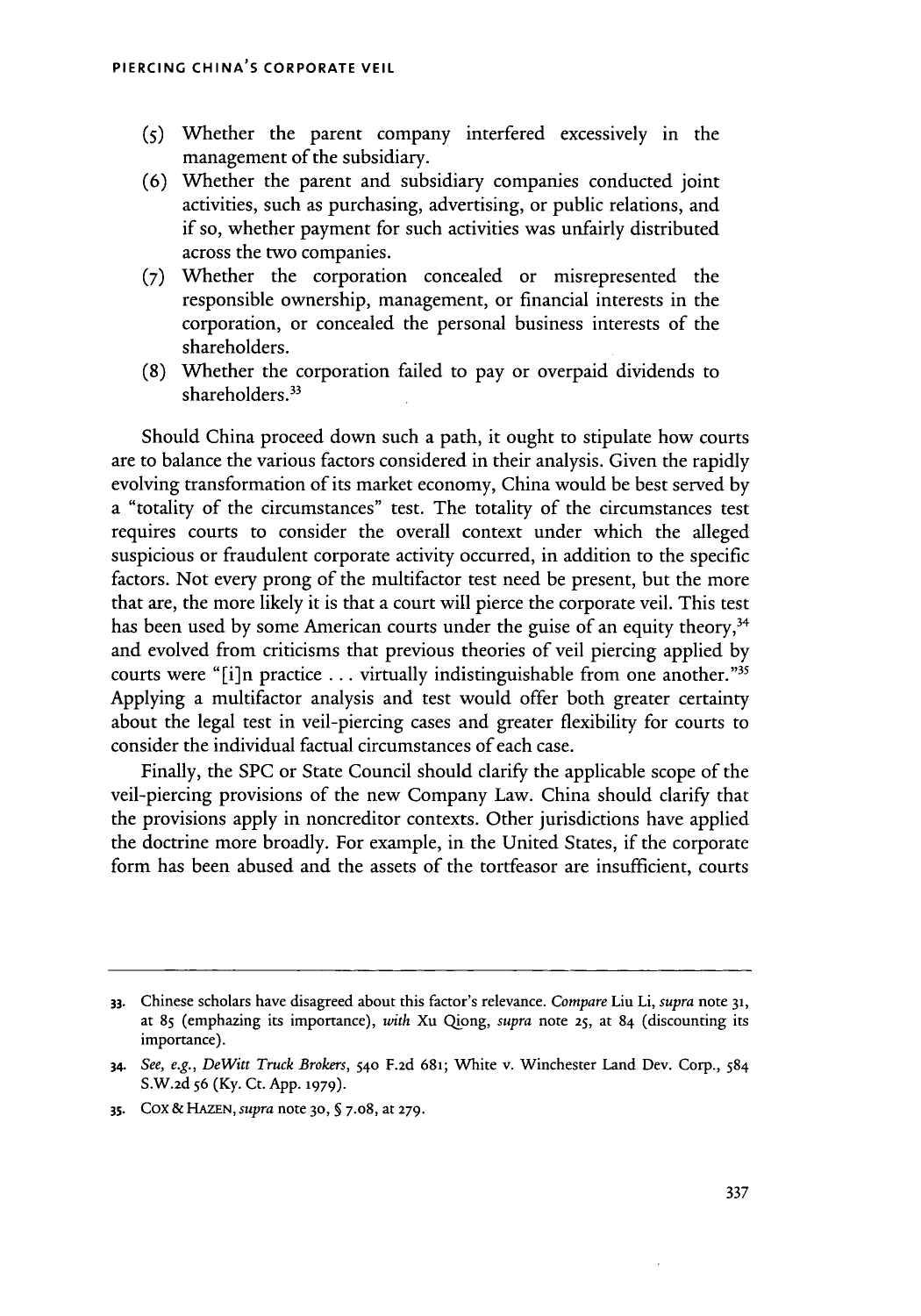will mandate that a parent company compensate tort victims.<sup>36</sup> U.S. courts have also created an exception for public policy,<sup>37</sup> which courts have applied in antitrust cases to strike down "shell companies" established to circumvent antitrust laws.<sup>38</sup> Similarly, Japanese courts have allowed veil piercing in contexts such as violations of noncompetition agreements and unfair labor practices.39 Chinese judges, shareholders, investors, and potential noncreditor plaintiffs alike would benefit from knowing under exactly what circumstances Chinese courts can disregard the corporate form.

# **CONCLUSION**

Formally recognizing veil piercing ends more than a decade of uncertainty over whether Chinese judges can pierce corporate veils. However, the new law is incomplete and introduces new problems. To correct these problems, the SPC or the State Council should issue additional directives to clarify China's veil-piercing doctrine. Specifically, directives should address the set of factors that courts may consider in veil-piercing cases and how these factors should be balanced in a "totality of the circumstances" test. In addition, China should consider expanding veil piercing to antitrust and other contexts. Doing so would bring China's veil-piercing doctrine more in line with international practice.

MARK WU

**<sup>36.</sup>** *See* Robert B. Thompson, *Piercing the Corporate Veil: An Empirical Study,* **76 CORNELL** L. REV. **1036,** 1O58-59, lO68-70 **(1991).**

**<sup>37.</sup>** *See, e.g.,* Love v. State, **972** S.W.2d 114 (Tex. App. 1998) (piercing the corporate veil because using limited corporate liability to avoid pollution statutes is contrary to public policy).

**<sup>38.</sup>** *See, e.g.,* Zale Corp. v. FTC, 473 F.2d **1317** ( 5th Cir. **1973);** United States v. Ira S. Bushey & Sons, Inc., 363 F. Supp. **11o** (D. Vt. **1973).**

**<sup>39.</sup>** Hiroyuki Tezuka, *Piercing Corporate Structures in Japan* **1995** ABA.-I.P.B.A. DiSp. RESOL. PAC. RIM 4,12.